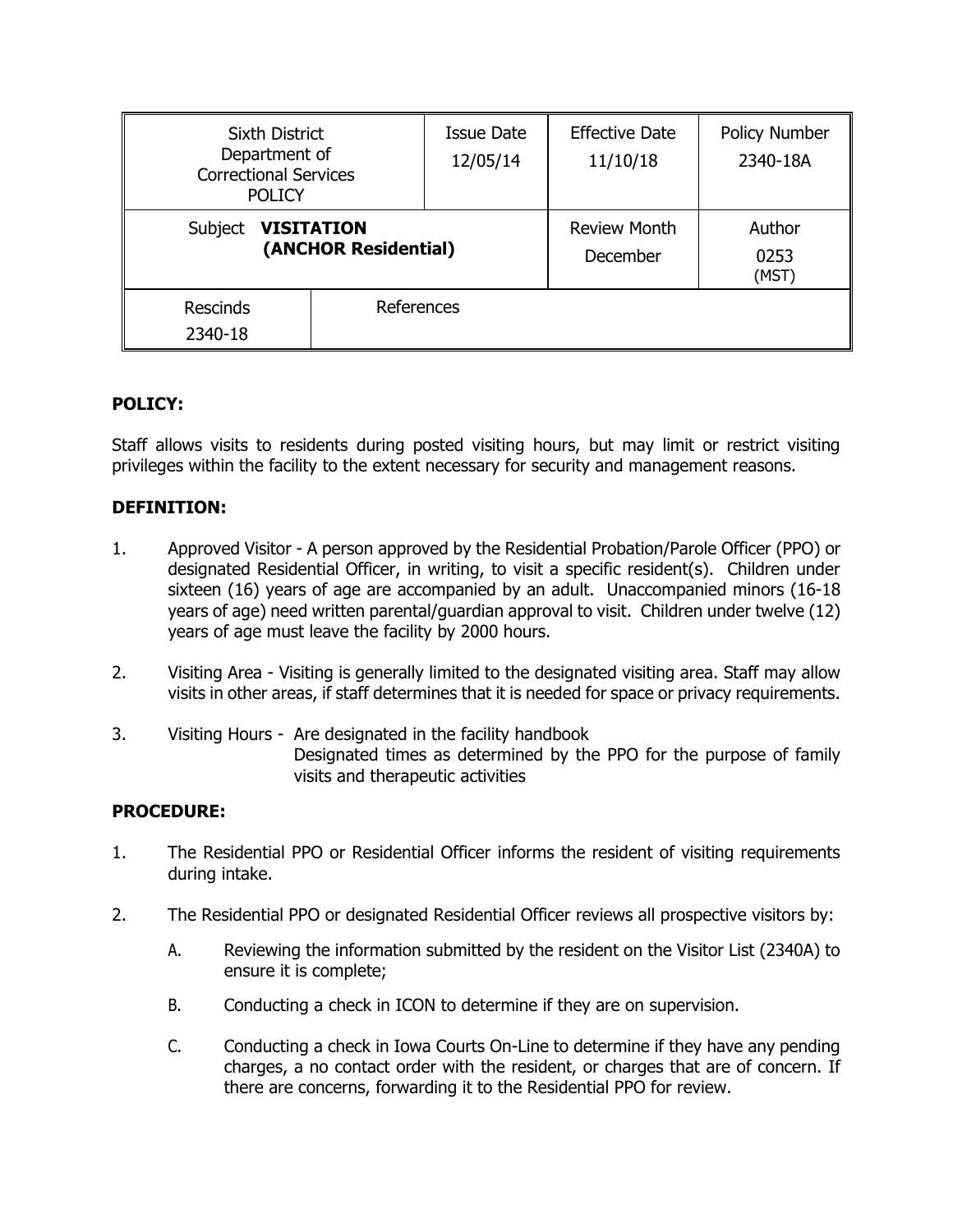#### **POLICY NUMBER 2340-18A PAGE 2 OF 3**

# **PROCEDURE:** (continued)

- 3. The Residential PPO or designated Residential Officer reviews all prospective visitors by:
	- A. Approving or disapproving them to visit by checking the appropriate box on the Visitor List
	- B. Placing the form in Visitor Book at the Control Desk.
- 4. When a visitor arrives during visiting hours, the Residential Officer:
	- A. Checks the visiting list to verify the visitor is approved;
	- B. Requires proper identification before allowing the visit;
	- C. Requires any unaccompanied minor 16-18 years of age to provide written parental approval to visit:
	- D. Ensures an adult is present on the property if a minor is under the age of 16.
	- E. Residents are allowed a maximum of five (5) visitors at a time.
	- F. Does not allow visitation if the visitor is not on the approved visiting list or if the visitor:
		- 1) Appears under the influence of drugs or alcohol:
			- a. The Residential Officer asks the visitor to comply with a breath analysis test, if the Residential Officer believes that the visitor may be under the influence of alcohol at any time. If the breath analysis test is positive, the Residential Officer refuses to allow or terminates the visit. If the visitor's breath analysis reading is over .08, staff contact law enforcement officials.
			- b. If the visitor refuses to comply with the request of submitting a breath analysis, the visitor is asked to leave the premises and/or the Supervisor on-call is contacted for next steps.
		- 2.) Is disruptive, or
		- 3.) Is not appropriately attired, in the opinion of the staff, such as:
			- a. Suggestive clothing;
			- b. No shirt or shoes;
			- c. Offensive clothing.
	- G. Residential Officers have residents who are convicted of sex offenses go to their rooms if minor children are present or have visitors with minor children meet in the conference room, if available.